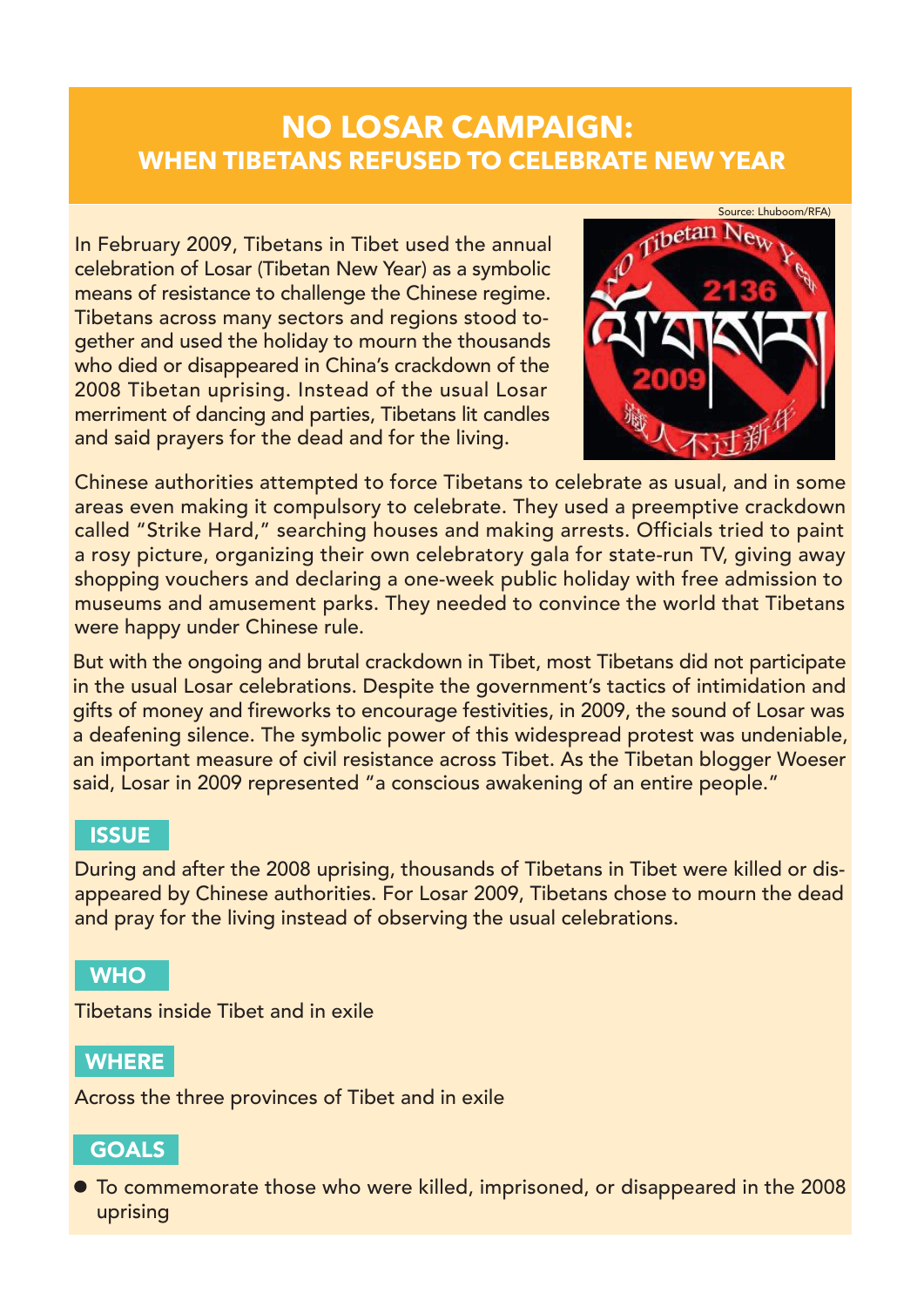To resist Chinese government pressure by building solidarity with each other

### **STRATEGY**

The strategy of the No Losar campaign was to do the opposite of the norm by defying the expectations of the authorities and mourning on an occasion that is normally considered festive. Since the Chinese authorities wanted to portray Tibetans as happy, the Tibetans' strategy was to display their unhappiness to the world and embarrass the authorities.

#### PLANNED OR SPONTANEOUS?

The campaign was planned and word was spread through text messages, word of mouth, leaflets, and posters calling for mourning instead of celebration. Bloggers wrote about how and why Tibetans should use Losar for resistance and Tibet Support Groups in exile followed the lead of Tibetans inside Tibet, spreading the message of No Losar.



Source: elevenshadows.com

### ISSUE FRAMING

One text message described the issue framing: "To mourn those Tibetans who died in 2008, those many heroes who gave their lives, to show sympathy for all Tibetans, we should have no New Year and must join hands to show our solidarity."

### LEADERS, PARTICIPANTS, ALLIES INCLUDING ELITES

- Tibetans in Tibet from a wide spectrum of communities and backgrounds, including local people, village leaders, monks, and nuns
- Tibetans in exile, including the Tibetan Government in Exile
- Tibet Support Groups, playing a role in spreading the word outside

#### TARGET

There was no particular target as Tibetans could achieve their goals without a concession from specific power holders.

### OPPONENT(S)

Chinese authorities and military forces